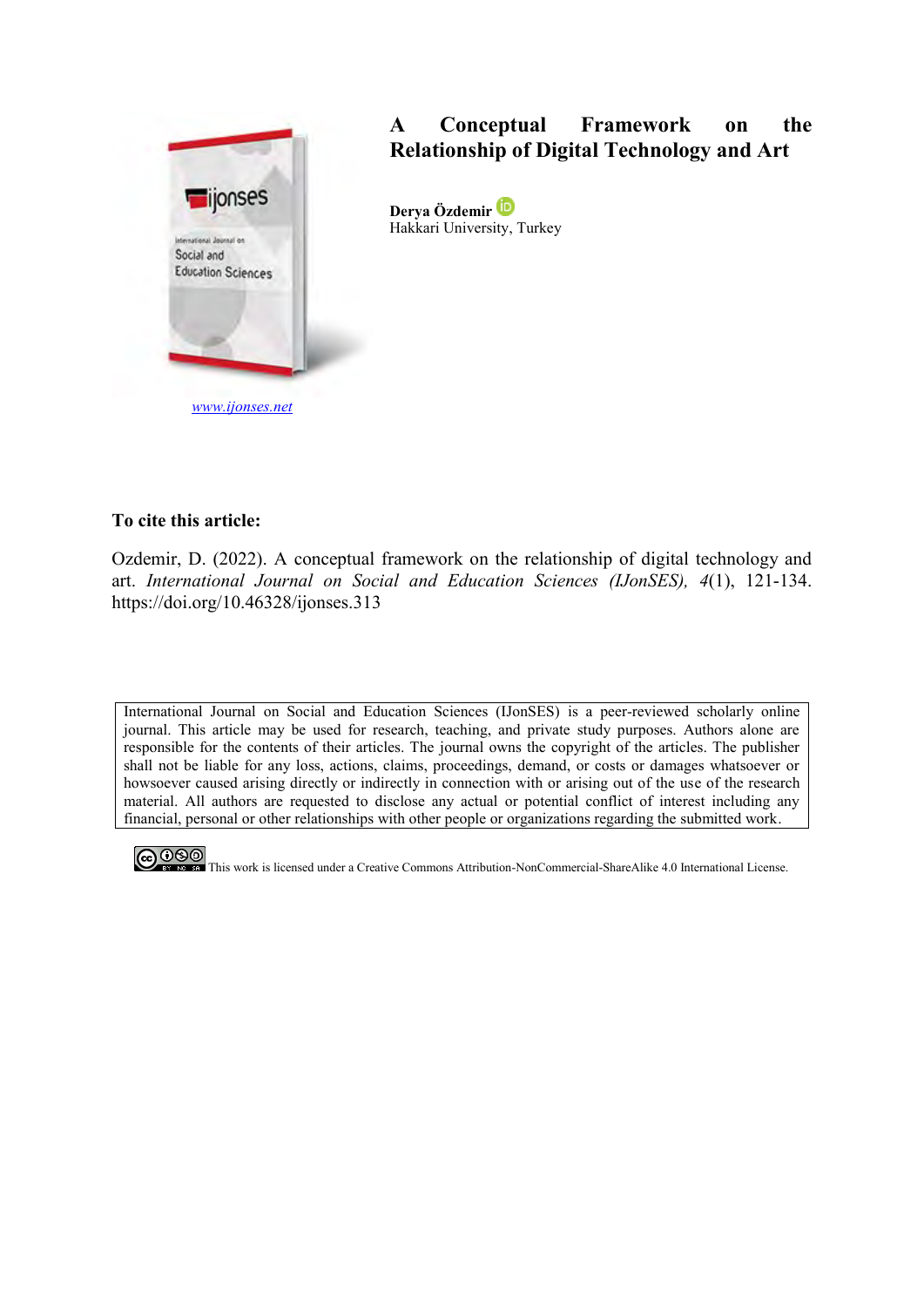

2022, Vol. 4, No. 1, 121-134 https://doi.org/10.46328/ijonses.313

# **A Conceptual Framework on the Relationship of Digital Technology and Art**

#### **Derya Özdemir**

| <b>Article Info</b>                                                            | Abstract                                                                                                                                                                                                                                                                                                                                                                                                                                                                                                                                                                                  |
|--------------------------------------------------------------------------------|-------------------------------------------------------------------------------------------------------------------------------------------------------------------------------------------------------------------------------------------------------------------------------------------------------------------------------------------------------------------------------------------------------------------------------------------------------------------------------------------------------------------------------------------------------------------------------------------|
| <b>Article History</b>                                                         | The 'new digital art' genre has emerged to describe various works of art that                                                                                                                                                                                                                                                                                                                                                                                                                                                                                                             |
| Received:<br>15 May 2021<br>Accepted:<br>17 December 2021                      | have evolved with the development of digital technologies. In its broadest sense,<br>digital art encompasses everything from high-end machine learning applications<br>to the use of interactive elements in traditional media. There is also an increase<br>in the interaction between information technologies and art. Science, art and                                                                                                                                                                                                                                                |
| <b>Keywords</b><br>Digital technology<br>Art<br>Digital art<br>Commodification | technology has been increasing and becoming widespread since the 60s, when<br>scientists, artists and inventors began collaborating and using electronic devices<br>to create art. The experience that results from consuming art and culture is<br>multifaceted in nature. It can be individual or collective, physical or virtual,<br>active or passive, public or private, on-site or in private places, open-air or<br>indoor. With the spread of digital art, there is a remarkable increase in the<br>commodification of art. This article, in this context, analyzed and discussed |
|                                                                                | digital art, its positive and negative aspects, and the commodification of this art<br>type on the basis of literature.                                                                                                                                                                                                                                                                                                                                                                                                                                                                   |

# **Introduction**

Computer graphics was first publicly exhibited as art by Georg Nees at the Studio Galerie at the University of Stuttgart in January 1965. The exhibition showed works generated with computer programs written by Nees himself and produced with a graphic plotter. Some of the early discoveries in computer technology were shown in the 1968 Cybernetic Serendipity exhibition held at the Institute of Contemporary Art, London (Jasia, 1968). The 1965 exhibition, the 1968 Cybernetic Serendipity event, and Reichardt's 1971 book showed the coming together of technologists and artists in various forms of partnership. Back then, it was remarkable for an artist to even talk to an engineer. However, more and more people with backgrounds in science, engineering and the arts have begun to present the 'art of technology' to the public in an unsuspecting and sometimes puzzling fashion (Candy & Edmonds, 2002).

From the 1980s to the present, there has been a phenomenal increase in experimental art and technology. Organizations were created to promote developments, and the number of artists active grew exponentially. The groups fostering such work came from a diverse range of disciplines, including visual arts, music, performance, and cinema. Each of these brought a unique perspective to art and technology (Hewett, et al., 1992).

In particular, after the 2000s, art and technology continued to develop hand-in-hand. The "exhibitionist" artistic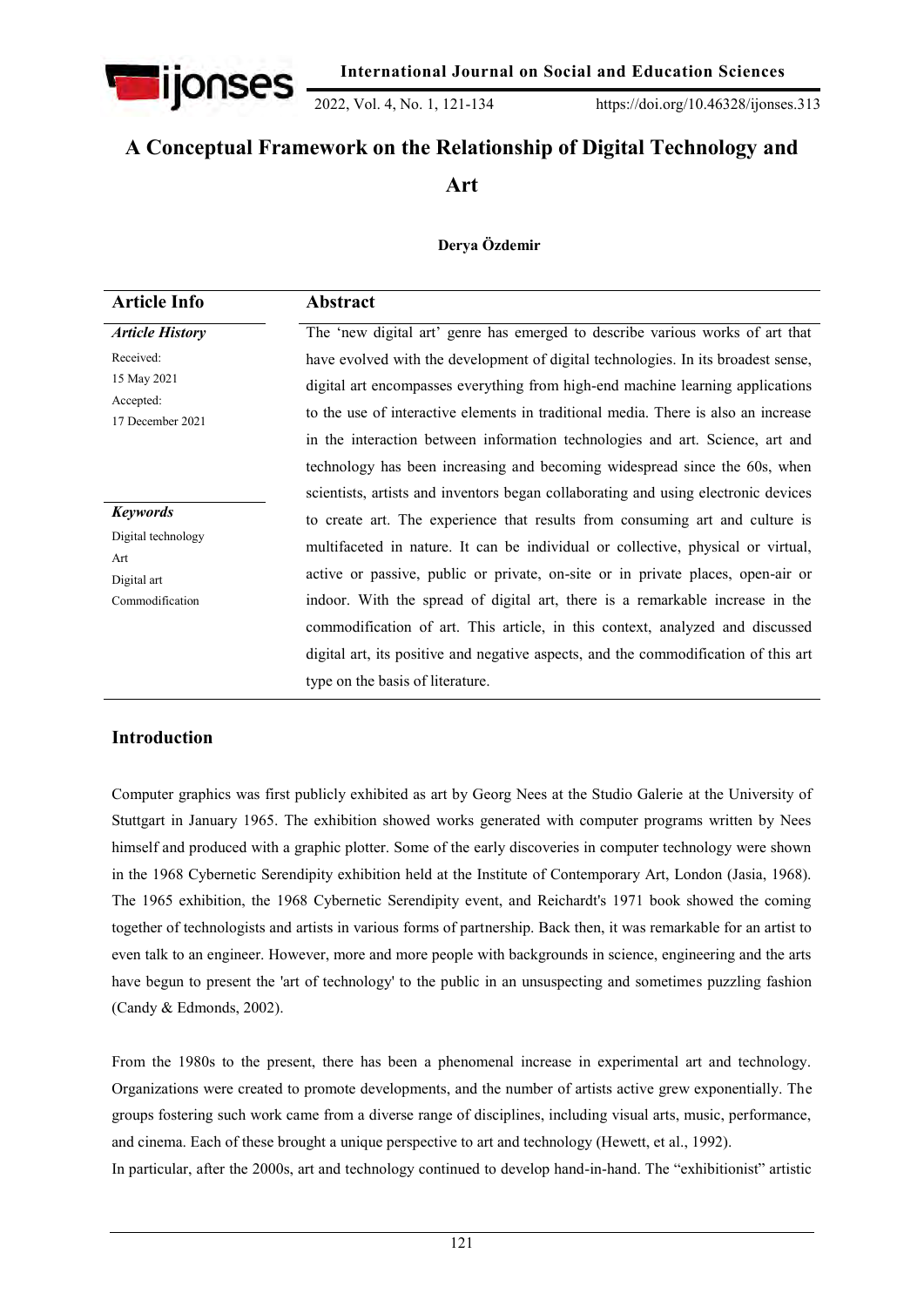event, launched in December 2015, was held. Artists and other attendees attended a performance that was shown live online. Artists made the work using social media and live streaming. Viewers were encouraged to provide comments on it, and their responses formed part of the artistic project. The artists' intention was to break down barriers between daily display and art exhibition, as well as to bridge the gap between the public and contemporary art (Furmanik-Kowalska, 2021).

The 'new digital art' genre has emerged to describe various works of art that have evolved with the development of digital technologies. In its broadest sense, digital art encompasses everything from high-end machine learning applications to the use of interactive elements in traditional media (Knight, 2017). Digital art has provided people new ways to interact with art, rather than simply watching it and incorporating audience reactions into the artwork. This study reviews the literature on the relationship between digital technology and art. Thus, it is hoped that the study is important and will contribute to the field.

The number of digital images is constantly growing and there are currently billions of images available. To list a few of them, for example, Flickr (www.flickr.com) alone is home to several billion images. For example, Getty Images (www.gettyimages.com) is home to 80 million images, while akg-images (www.akg-images.de) is home to more than 10 million images in art, culture, science and art. Similarly, the New York Public Library's website (www.nypl.org) hosts more than one million artistic images. Just in terms of a special art, there are digital collections containing several hundred thousand images. For example, Albertina Wien (www.albertina.at) currently has a print run of around 900,000 pages of print pasted to historical volumes known as "Klebealben" (Pflüger, 2021). However, digital arts offer greater complexity and richness in terms of artworks, apart from the large number of images that make it impossible for a single researcher to get an overview of the entire art world.

# **Digital Technology Tools**

Alongside the rapidly evolving digital economy supporting digital industrialization, industrial digitization and digital governance, the digital media industry effectively combines human creativity and technology. At the same time, the rapid development of the digital economy and information technology has supported the rise of global arts and culture (Yu & Jang, 2021). The capacity of digital technology to transform lives, economies, cultures and societies is universally recognized. In the relevant literature, it is argued that we have entered the 'Information Age' (Castells, 2010). The Internet has created digital networks through which a large amount of information flows through information and communication technologies. Unlike previous technological revolutions, information is now the central component around which technologies revolve (Castells 2010).

The World Wide Web and its accompanying advancements (e.g., widely available computers, broadband, Web 2.0, the Internet of Things) have changed existing and established new ways of business, management, communication, and governance throughout the last two decades. The ramifications for modern society are thought so significant that some sociologists have coined the term "Digital Age" (Orton-Johnson & Prior 2013). Therefore, the importance of technology, digital technology and tools of digital technology come to the fore. Technology, in its broadest sense, includes blackboards, screwdrivers, computers, cars, etc. (Shettar, Lathiwale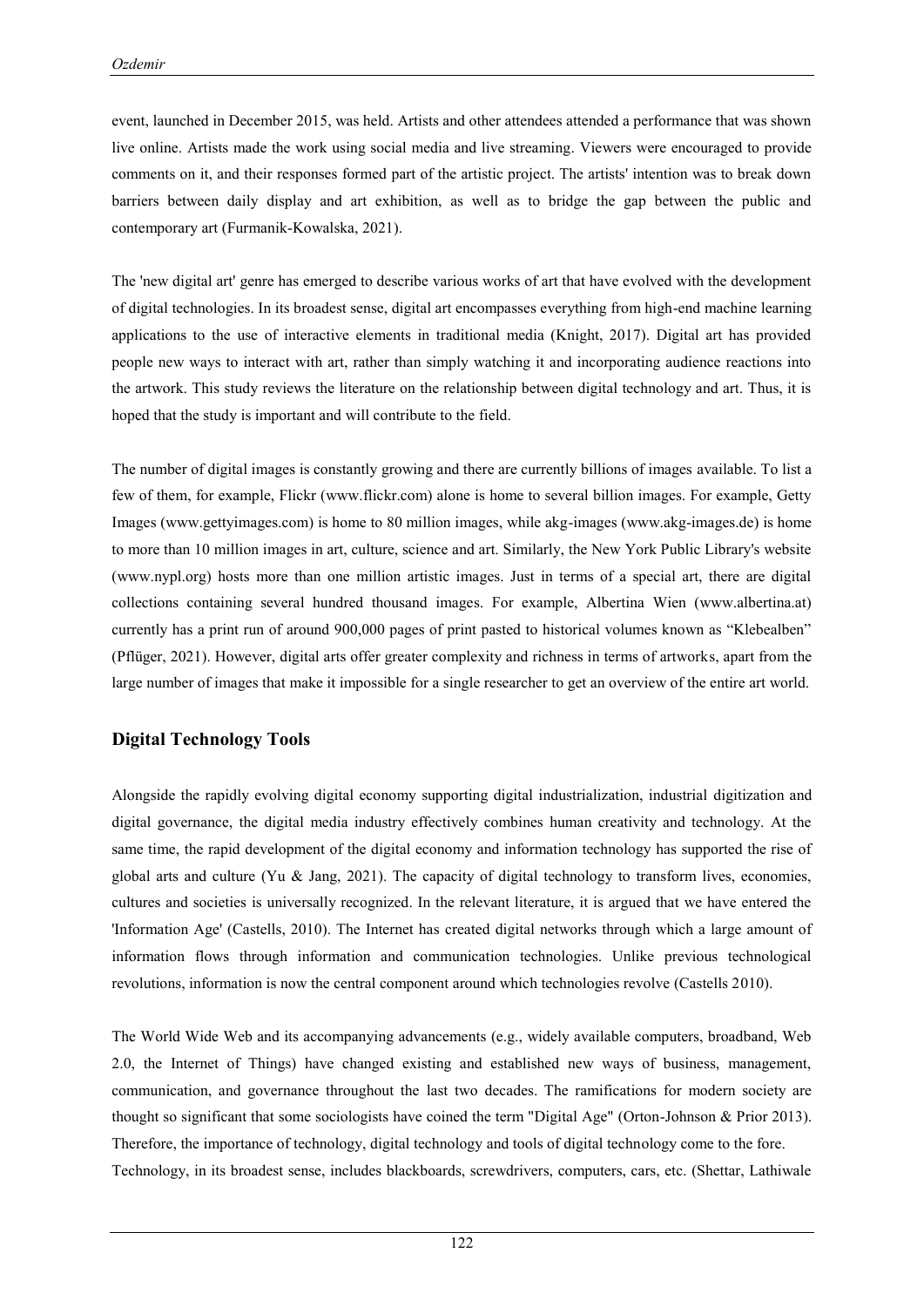& Kulhalli, 2021; Aagaard & Lund, 2019; Cole & Derry, 2005; Säljö, 2010).

Accordingly, the concept of digital technology includes all electronic devices, automated systems, technological devices and resources that produce, process or store information (Johnson, 2021). We can divide digital technology tools into two as old and new tools. We can classify old digital technology tools as televisions, overhead projectors and regular phones. New digital technologies include next generation telecommunications networks (e.g. 5G) (Ting, et al., 2020), internet of things (IoT), big data analytics (Shilo, Rossman & Segal, 2020), artificial intelligence (AI) using deep learning (LeCun, Bengio, & Hinton, 2015) and blockchain technology (Heaven, 2019). Digital technology tools have influenced all areas of our lives in the last 20 years. In fact, without this technology, much of our daily work is hampered. It is impossible to think that a technology that affects every aspect of our lives in this way would not affect art and artists. Therefore, in the context of technology, art and the new understanding of art have been a matter of curiosity.

#### **Art: New Media in the Context of Technology**

Digitization has been included into memory institutions as a means to contribute to the preservation of cultural items, their documentation in the form of a digitization of their appearance and all archives associated to, and lastly to increase accessibility. In today's digital world, historic organizations choose numerous digital paths, based on their collections, locations, and resources. Increasing opportunities opened by digital media have also infiltrated the art environment and contributed to the development of new works of art (Haux et al., 2020). According to Assmann (2008), our memories are culturally 'embedded'. In this way, they emphasize that not just social interactions between humans, but also interactions with objects, may result in memories. These items might be images or places. However, society may prefer to transfer this role to things like monuments and organizations. Any individual can contribute to artistic communication in this process, but contributions to cultural memory are usually conscious ones. In this whole process, the supporting aspect of digital technologies comes to the fore.

The interaction between information technology (IT) and art is becoming more common. Science, art, and technology have been linked since the 1960s, when scientists, artists, and innovators began to collaborate and employ electronic instruments to produce art. In 1960, Marshall McLuhan predicted that the period of "machine-age" technology was coming to an end, and electronic media would usher in a new way to perform art (Shanken, 2002). There are several examples in the literature of artists using mathematics, robotic technology, and computing to create art. This case is an excellent introduction to the intersection of IT and art, including genetic art, algorithmic art, complex system applications, and artificial intelligence. The intersection is attracting the attention of people from many backgrounds, and it is expanding in size and scope. For these reasons, it is useful for people interested in art and technology to be know each other's background and interests well (Ahmed et al., 2009).

With the continuous development of technology such as big data, cloud computing, machine learning, cyberphysical system, virtual argument, a new type of technological and industrial revolution has taken place. From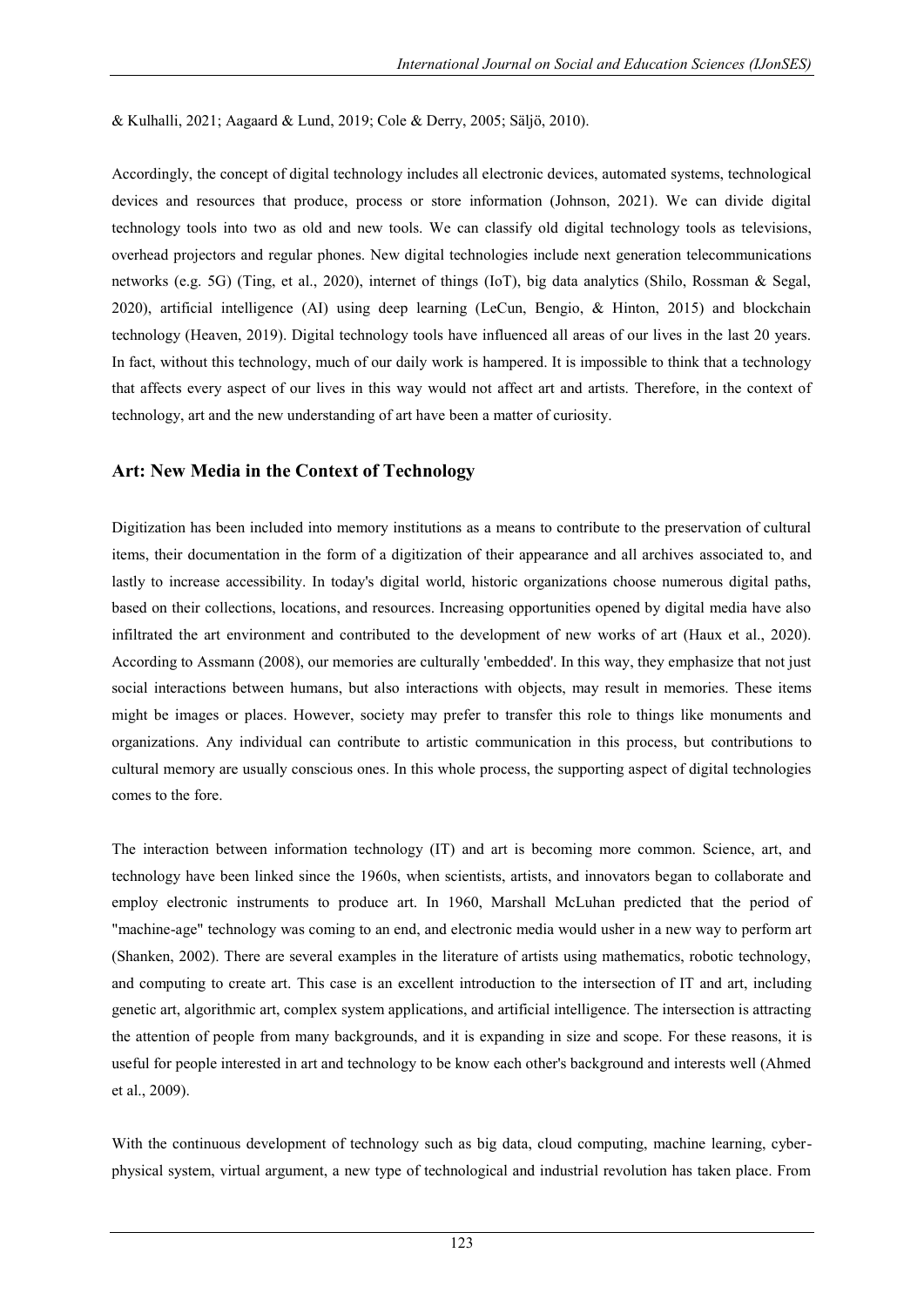the mode of production to the way of life and way of thinking, world society has been reshaped in many ways and has undergone fundamental reforms. It also ingeniously inspired the concept innovation and artistic language of artists, constantly triggering a diversity of brand new art paradigms such as art and technology, computer art, media art, bio art, and human-machine hybrid art (Li, 2020). Thus, the field of digital art emerges as a new and comprehensive discipline among natural sciences, social sciences and humanities. With the advancement and innovation of science and technology, media technology emerges as time demands, and its application in digital media art creation is becoming more and more extensive. The application of art technology in digital media art creation helps to enrich the means of artistic production and improve the quality of the artistic production process (Gong, 2021). The Figure 1 image best summarizes the relationship between art and technology.



Figure 1. Pamela Rentz – 2018, Art and Technology

The interaction between media, computer, and art has grown in parallel with technological development since the introduction of new media arts using computers in the digital era. The emergence of interactive and virtual media formats, as well as a rising diversity of creative-aesthetic explorations into the capabilities of computers, has fueled media-theoretical discussion on the link between aesthetics and technology (Spielmann, 2012). New media, according to Orrghen (2020), is a form of electronics. As a result, electronic art or digital art may be used to describe the new media or media art interaction. Socha and Eber-Schmid (2014) define new media as the use of electronic devices and signals to connect with other people and places, as well as reading signs in books, newspapers, and galleries.

Digital media art is a new form of art that combines human rational reasoning with artistic idea and is based on digital technology and modern media. Digital media is the last carrier of information after language, writing, and electronic technology (Wang & Yang, 2021). With the development and proliferation of digital media art, information transmission security is particularly important for the subsequent culture shaping and value realization of digital media art. Individual information interaction, the amount of transmitted information, and the safety and reliability of information transmission are all becoming more important as digital media art shapes culture and realizes value (Degand, 2019). The cultural formation and value realization of digital media art and analyzing the positive and negative values of digital media art from the perspective of culture have become an area of research. In all these processes involving the evaluation of digital art, a visible confusion has emerged regarding the roles and responsibilities of artists and technologists. There is also uncertainty about the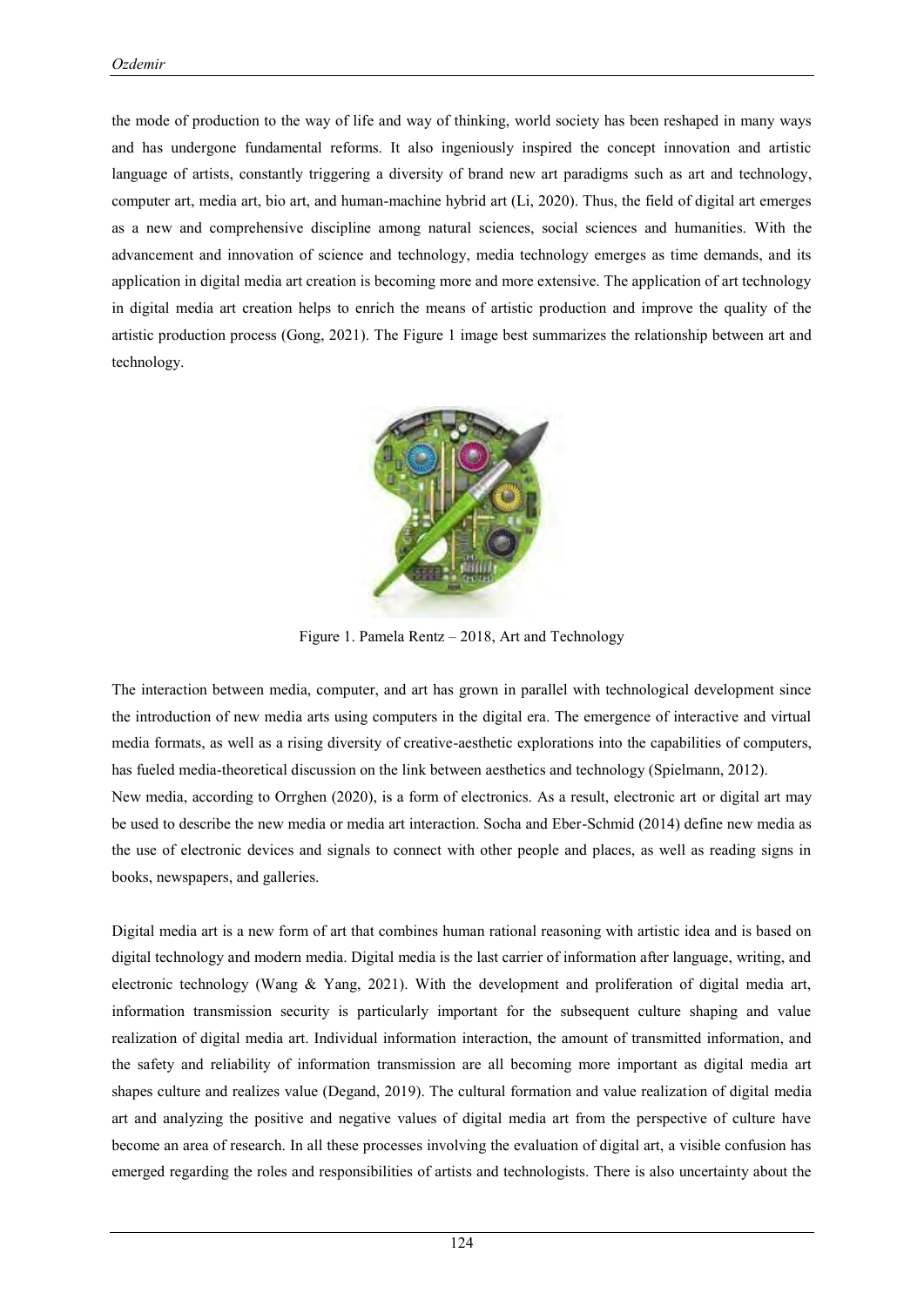ways and means of cultural shaping of digital media art and strategies that promote a fluent realization of its cultural value by combining it with large number of art cases (Wang  $&$  Yang, 2021). Two basic assumptions are made regarding new media or digital media. The first is the eloquent critique of digital and technodeterminism, utopianism or dystopianism (Silver, 2004; Trend 2001), a second assumption considers contemporary social changes accelerated by globalization, post-nationalism and individualization. If it is accepted for a moment that these two basic trends are the constituent elements of global culture, the implication in the context of new media theory and digital art is that "cyberart" is actually the expression of an increasingly individualized society in a globalizing world where neither humans nor machines have a function (Deuze, 2005).

New media are social arrangements or organizations that form around devices and practices, and communication activities or practices we do to develop and use these devices, encouraging us to look at our environment in terms of artifacts or devices that provide and expand our communication capabilities (Deuze, 2005). Again, the relevance of such an approach to new media theory and the study of social phenomena lies in the assumption that humans and machines are interconnected rather than influencing or directing one another. Therefore, the popularity and corresponding commercialization of collaborative technologies at home and in the workplace (Virilio, 1997), our constant participation and departure from a wide variety of social networks (Wellman, 2002), and the experience in a global network society (Castells, 2005) characterizing new media should be seen as discernable works, activities and arrangements (Deuze, 2005). The concept of new media can be defined as digital media and electronic media. In this context, the importance of the relationship between media and art emerges. We can present this importance with the Figure 2 image.



Figure 2. Shahid Singh – 2021, Art and New Media

Digitization and dissemination of art have advantages as well as disadvantages naturally. Therefore, I believe that it would be useful to clarify the advantages and disadvantages of digital technology on the dissemination of art.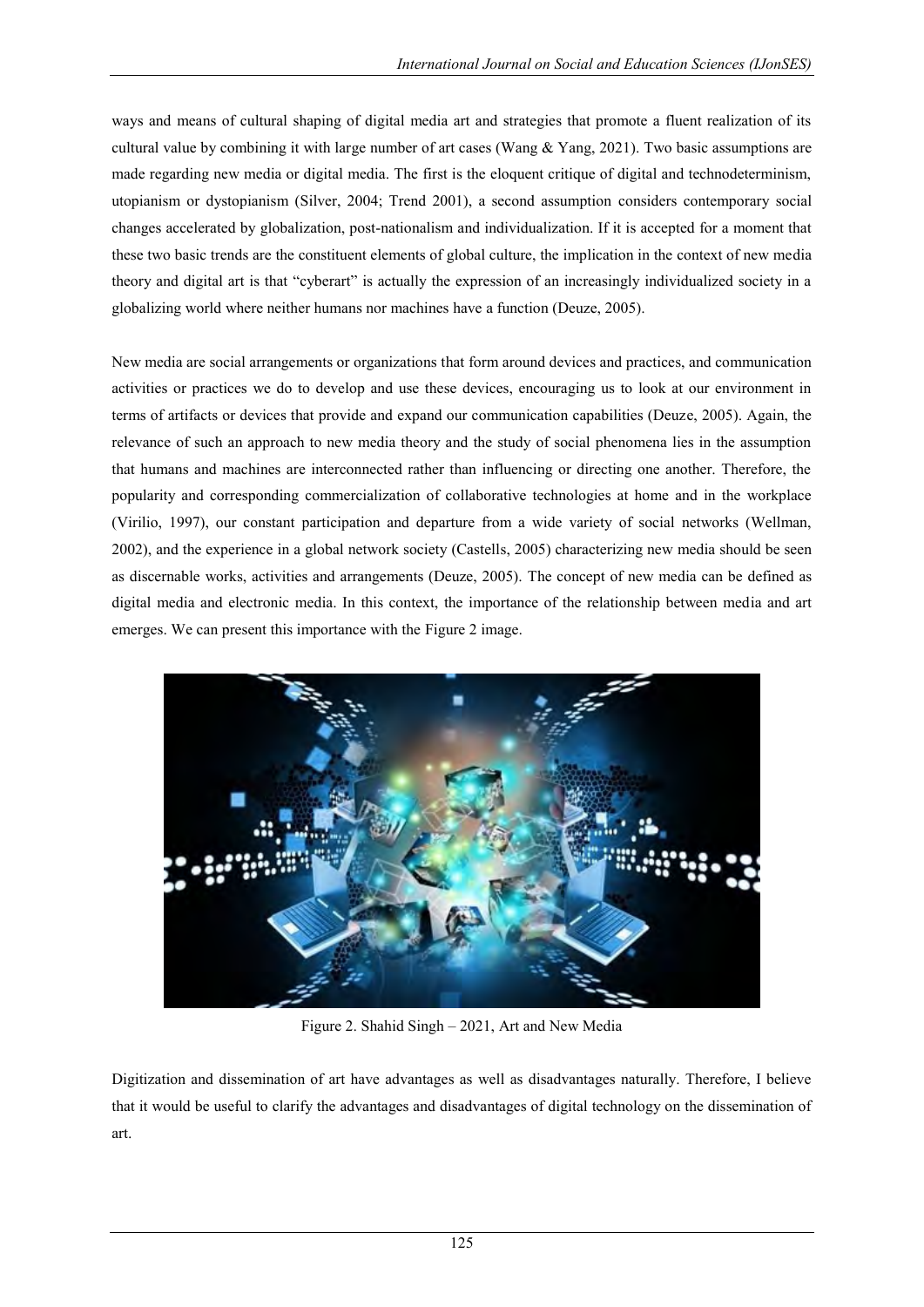#### **Negative and Positive Effects of Digital Technology on the Dissemination of Art**

Internet and social media are an integral part of art in the globalizing world. Many arts organizations around the world welcome the use of technology in marketing and training, and even performance offerings. In addition, many organizations allow users to share content, leave comments and even publish their own content while using the internet and social media to increase the number of online performances and exhibitions, grow their viewers, sell tickets and raise money online. According to Thomson, Purcell, and Rainie (2013), the internet and digital technologies have disrupted much of the traditional art world. It has changed audience expectations; put more pressure on arts organizations to actively engage on social media, and, in some cases, undermined organizations' missions and revenue streams. They have even changed the notion of art.

We can see the negative effects of digital technology on art everywhere. For example, before the 2000s, we all had our own photo album. With the development of new technologies, the use of smartphones has become widespread. We have now started to use these devices widely instead of photo albums and we can say that our photo gallery has almost turned into a photo dump. Thomson, Purcell and Rainie (2013) explain the negative effects of digital on art as follows; there are some negative consequences associated with the use of this platform, especially in the context of social media.

- Artists use the profiles of the organizations they are affiliated with to promote their own work or different events on Facebook,

- Spam clutters Facebook or Twitter pages, or accounts that have hacked spam comments on website or blog,

- But by far, the most common with negative consequences is unfiltered public criticism of the organizations.

Platforms like Facebook, Twitter, and Yelp provide easy opportunities for the public to raise complaints, disagree with programming decisions, or complain about customer service issues. Unlike in the past, when such issues were managed one-on-one by staff via phone or email, social media displays these complaints for any reader to see. This situation ensures that ruthless criticisms are seen and spread.

Digital technology has had negative effects on art as well as positive contributions. We can even say that they have more positive contributions. The advent of digital media and computing tools has opened up new possibilities for creative practice. Cutting-edge technology in the digital arts is a fertile ground for exploring the role of creativity and new technologies. The demands of such studies often reveal the limitations of existing technologies and open the door to developing new approaches and techniques. This provides opportunities for the creativity researcher to understand the multidimensional features of the creative process. It also places new demands on manufacturers of technological solutions and improve our understanding of the future requirements of new technologies (Edmonds et al., 2005). Thomson, Purcell, and Rainie (2013) describe the positive effects of digital on art as follows:

- Increased participation in events
- More ticket sales
- Increased public awareness of arts organizations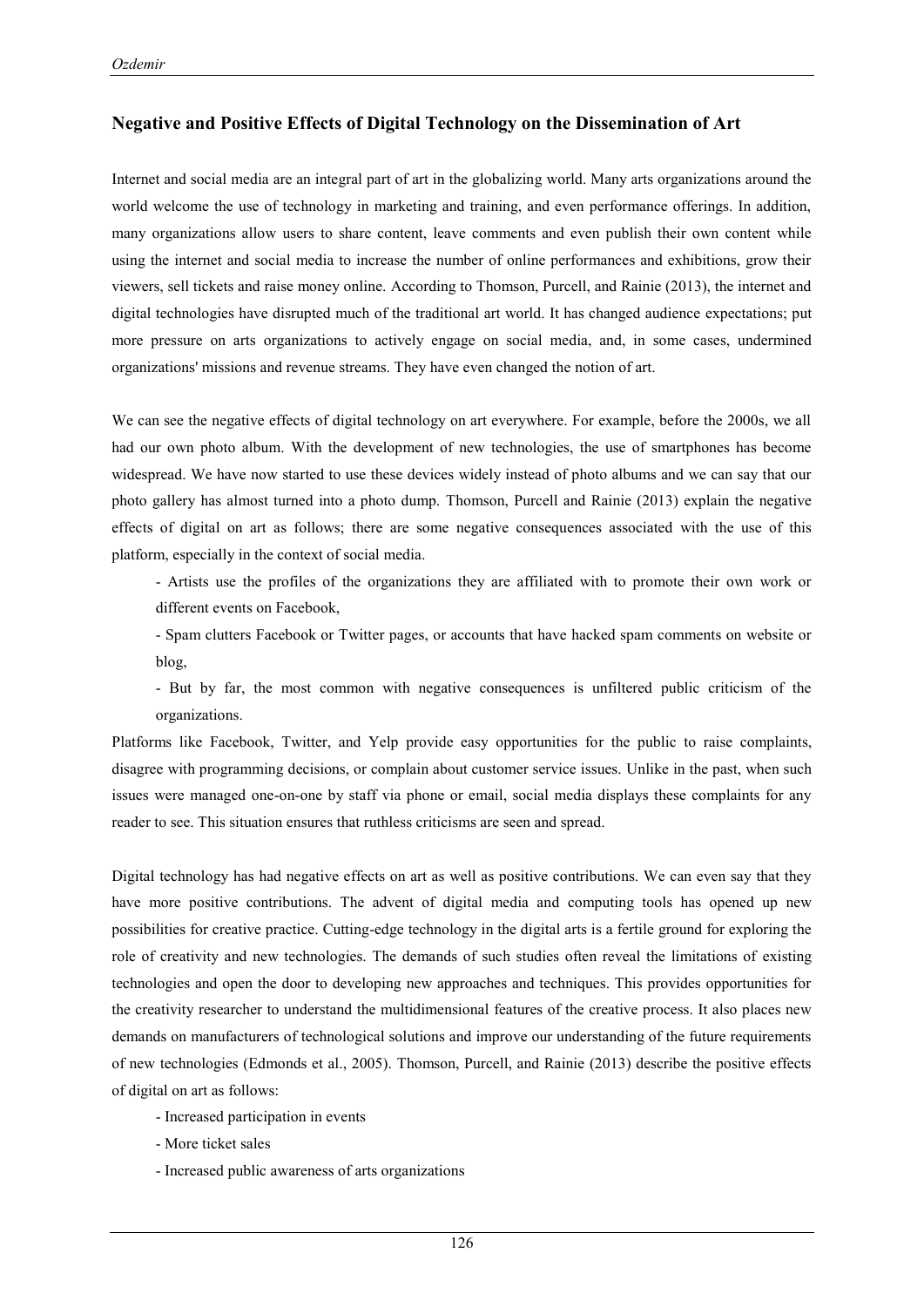- Supporting fundraising efforts
- Social media provides the opportunity to offer discounts and special ticket offers,
- Fans write propositions for artists/exhibitions/films they'd like to see, which helps arts organizations plan and gives them insight into what they're interested in.

Digital technology has a contribution to the artist as well as to art. However, there are various difficulties in using and adapting to this technology. Candy & Edmonds (2002) explains this situation as follows. Overall, the challenges inherent in working with digital technology can have an impact in encouraging artists to break with existing traditions and abandon established techniques, a development that is a core element of truly innovative practice. While deciding to use the new technology, the artist does not just change his medium, as he substitutes oil paint for computer-based image production. For example, there are many software applications that can make the creation of visual material very easy, but such technology-based art does not represent the entirety of current work. Where innovative concepts lead the artist to seek new digital techniques, it often takes significant time and effort to develop technology to a level that produces the desired result. Few artists are in a position to achieve this on their own, and this requires collaborative projects involving people from different fields and different levels of expertise. The increase in the use of digital in art has naturally led to an increase in the number of works of art. At this point, the issue of marketing works of art is important, and this issue will be discussed in the following section.

#### **The Commodification of Digital Art**

The experience that results from consuming art and culture is multifaceted in nature. It can be individual or collective, physical or virtual, active or passive, public or private, on-site or in private places, open-air or indoor. Obviously, the consumption and commodification of art is not just about the purchase of tangible cultural goods (e.g. artwork, books, records, DVDs, video games, etc.) (Radermecker, 2021). The industry of cultural services and participation in cultural events are part of the broader consumption experience (e.g., visiting exhibitions, attending concerts, theater plays, traditional folklore, etc.). When purchasing cultural products or participating in cultural events, people simultaneously seeks functional, symbolic, social and emotional benefits with varying degrees of experience (Botti, 2000; Colbert and St-James, 2014). These degrees of experience depend not only on the artistic discipline in question and the nature of the goods and services consumed, but also on the configuration of cultural markets that vary according to space and time (Moldoveanu & Ioan-Franc, 2011).

All modern life is a spectacle. Much of what contemporary man experiences in Western society is a false social fiction mediated by images. These mediated images create desires that can never be fulfilled and they create false needs that can never be met. Most of our daily decisions are governed by motivations that we have no control over and are unaware of (Berger, 2008). The constant spectator of the indirect image creates an endless cycle of desire, consumption and indifference by fueling a vulgarity in life that fosters the commodification of life. Life itself, increasingly, becomes a commodity and the image becomes more important than the reality it represents (Avramidis, 2012).

This commodification seeps into every aspect of human production, including art (Debord, 1998). Now the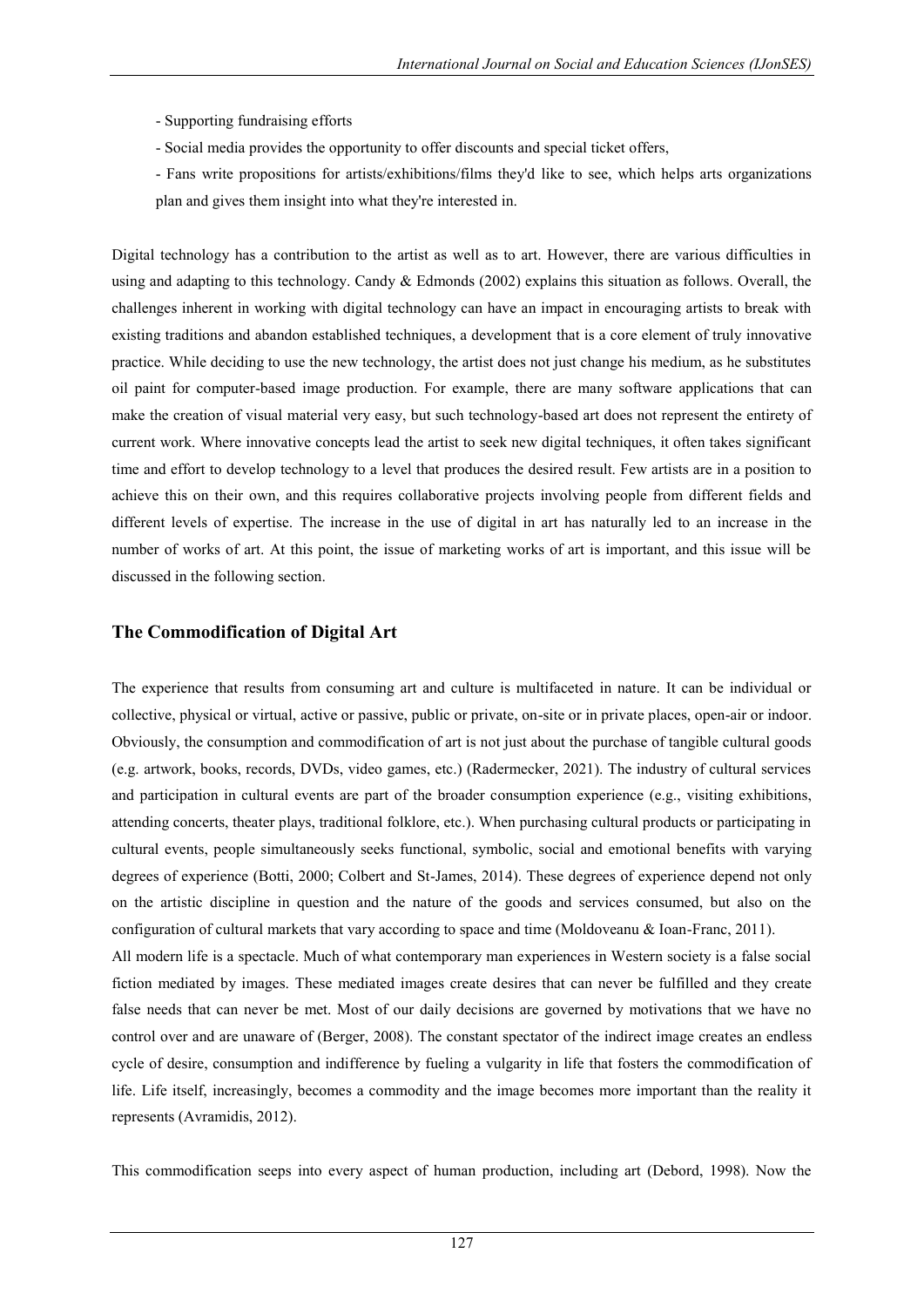work of art itself is not a commodity, but the image of the artist (brand) that has become a commodity. It is this spectacle that pushes the consumer to identify with a particular artist or brand (Avramidis, 2012).

Considering the industrialization of societies, the emergence of modernity and the strengthening of capitalist systems in the world, market focus, commodification and monetary exchanges between societies, the field of art has also witnessed a series of major changes. Perhaps the most important of these changes is the commodification of art (Zamani & Bagheri, 2020). In this case, does the digitization of art increase its commodification? Although there are opposing views in the literature on this subject, the more research is directed towards the commodification of art.

In a worldwide economic setting of hyper-commodification and financialisation, efforts to integrate digital art into the high-stakes commercial art market have been largely failed, likely because digital artworks cannot simply assume the status of precious object worthy of collection (Zeilinger, 2018). Researchers who argue the opposite of this view argue that especially with the digitalization of music and film art, its commodification has increased. Discrete pieces of music no longer have a price in music streaming services like Spotify, as has traditionally been the case in music commerce, both analog and digital. Digitization of music enables the spread of a wide-ranging culture (Katz, 2004). However, it also directly brings with it the way the music meta interacts the most. Accordingly, it is metadata that keeps various digital technologies in place and helps them interact. Thus, metadata mediates listeners' experiences with music. They contribute to the rise of what might be termed the commodification of digital music (Morris, 2012).

The freedom Google provides (free service access) has made possible the commodification of the art of film and music, while services created by Google envision a commons-based public Internet that benefits everyone and introduces new opportunities for human cooperation (Fuchs & Dyer-Witheford, 2013). With digitalization, it is seen that the trade of art has become widespread and this tradition is gradually increasing. Patrick Anthony Pierson expresses this situation of commodification of art very well with the Figure 3 image.



Figure 3. Patrick Anthony Pierson – 2014, Money Lisa and the Commodification of Art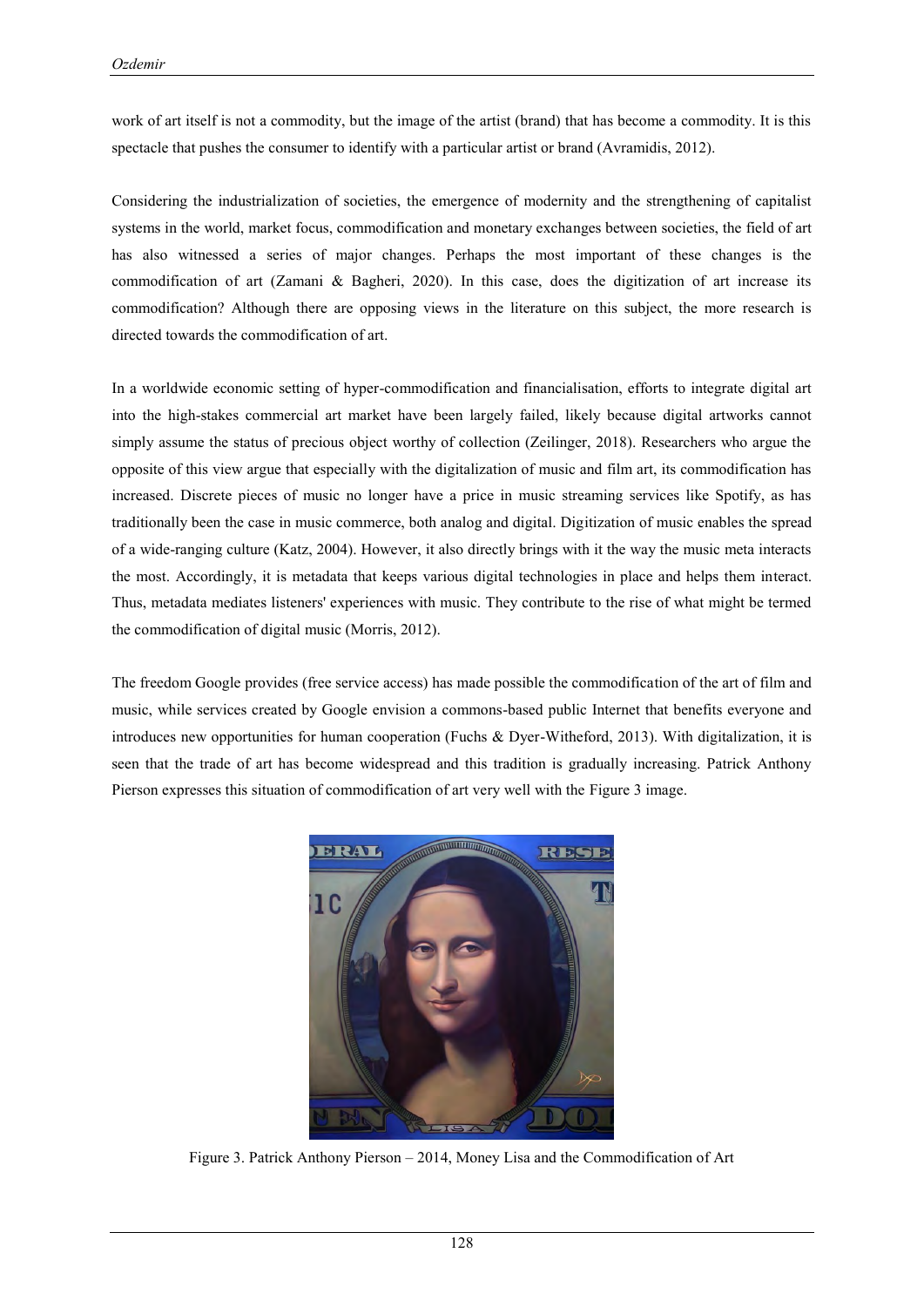As it can be understood from the image, we can say that together with the industrial revolution and developing technology, the globalizing world and the modern process have reached the point where the artist has to be integrated into the culture industry, submitting to institutional structures and organizations in order to survive in production relations.

# **Digital Art and NFT-Crypto Art Reconciliation**

The field of art history faces unique challenges in terms of digital practice. Access and accessibility to the art history corpus has been facilitated by the development of online archives, but the emergence of tools for analysis or computational processing has been slow (Drucker, 2013). Digital art, which is defined as digitalborn, computable art that is generated, stored, and distributed via digital technologies and utilizes the properties of these technologies as a medium, (Paul, 2016) seems to be an only notable exception to hypercommodification tendencies so far. Various ways are being tried to increase visibility here. In particular, blockchains have been used in this direction in recent years. Indeed, McConaghy et al. (2017) summarizes the situation as the visibility and ownership of digital art can be achieved using blockchain technology as part of a broader solution for identification, attribution and payment for digital work. In this case, the question of what blockchains are and how they are used comes to mind.

Blockchain is a decentralized, cryptographically secure database technology for documenting the creation, reproduction, dissemination and trade of digital art objects. The blockchain is used through the Monegraph platform. Monegraph emerged in 2014 as an online platform that connects digital artifacts to unique blockchain hashes when Anil Dash and Kevin McCoy paired in the 'Seven on Seven' technology and arts incubator hosted annually at the New Museum by NYC-based digital organization. Monegraph allows creators, owners, and collectors to document and verify the authenticity and origin of digital works, it is hoped, so they can more efficiently secure the commercial value of such works of art. In its current form, Monegraph authenticates digital artworks using cryptographic blockchain hashes linked to the Bitcoin cryptocurrency system. Once generated, validation hashes are accessible in the public blockchain ledger, also referred to here as Monegraph's "public catalog". This database functions as a registry where rights holders can offer digital artworks for sale, share information about them or track their virtual movements. Digital licenses attached to artworks represent smart contracts that can be set up to semi-autonomously enforce rules attached to artworks (Zeilinger, 2015).

 In this context, NFTs are needed when trading on the Monegraph platform. This platform, which enables them to buy, sell and distribute NFTs, is therefore of great importance to artists. Thus, explaining NFT will add depth to the research. Dean (2021) named NFT (non-fungible token) as a non-exchangeable token. They stated that a digital object is a unit of data stored in a digital ledger called blockchain, which confirms that it is unique and therefore not interchangeable. When the sales made on this platform and NFTs are examined, Mike Winkelmann ('Beeple') comes to the fore. Since the beginning of 2021, there has been a boom in NFT-based artwork sales, with the \$250 million total NFT volume exchanged in 2020 being surpassed by March 2021 (Chernichaw, Vallabhaneni and Lizaso, 2021). Most notably, on March 11, 2021, artist Mike Winkelmann ('Beeple') sold an NFT of his work at Christie's auction house for a record \$69.3 million (Thaddeus-Johns,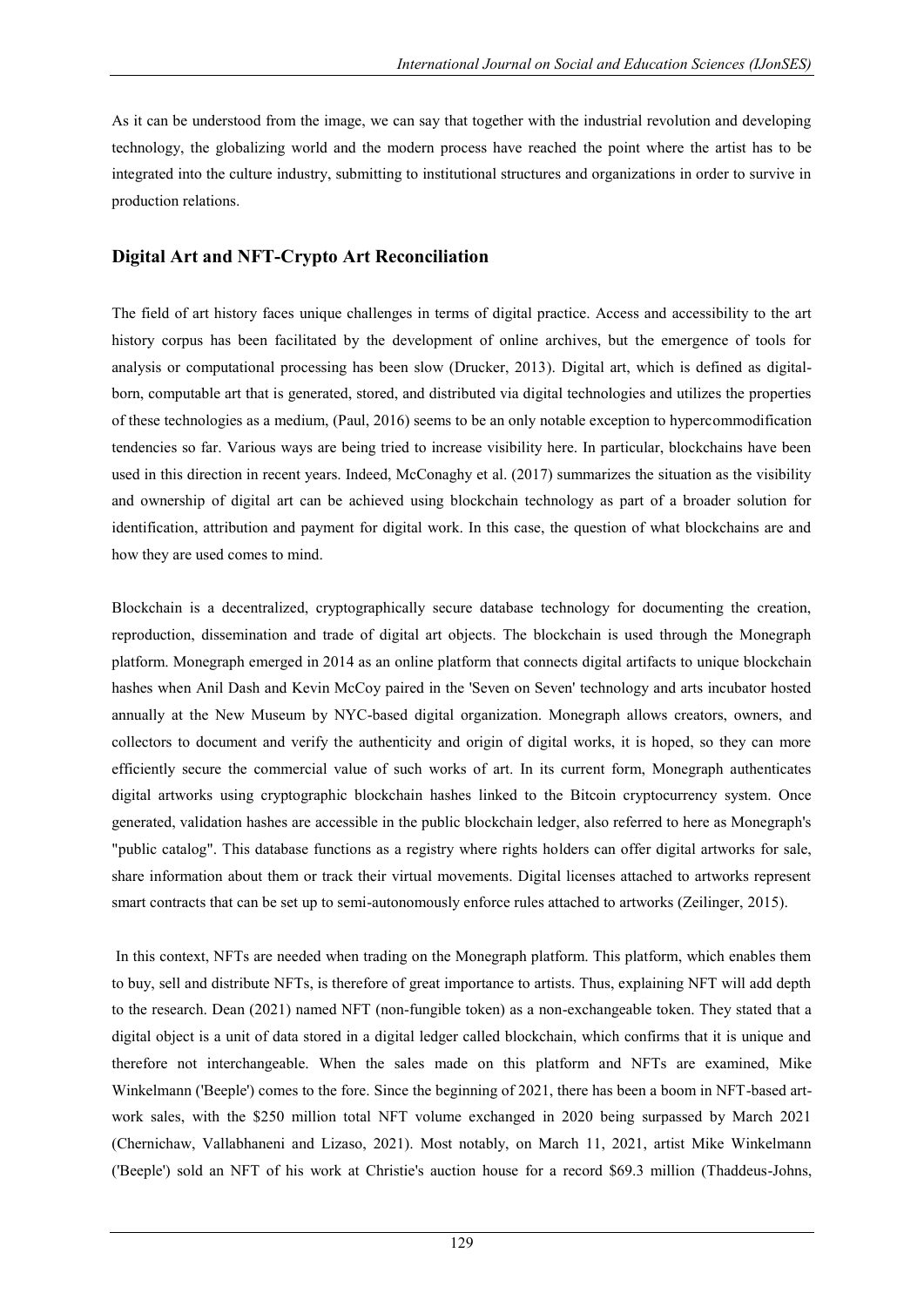2021). This is the third highest price ever received by a living artist (Reyburn, 2021). This is best summed up by an image taken from the Monegraph site.



Figure-4. https://monegraph.com/ – 2021, The New Platform of Digital Art

In conclusion, Monegraph's digital art aims to empower digital artists, or we can say that it accelerates the commodification of art. According to Russell and Levy (2012), arts and culture are consumed for various reasons such as education, leisure time, evasion, relaxation, enjoyment, self-reflection. The strong relationship that cultural suppliers and intermediaries can connect with consumers derives primarily from the hedonic value of cultural goods and services or the pleasure that results from their consumption. According to Caldwell (2001), clients are constantly looking for a pleasurable experience when it comes to arts activities.

The creative, emotional, and symbolic components of consumer behaviors reflect the social and emotional purpose of art consumption (Arnould and Thompson 2005). However, digital and virtual consumption enables new and interactive forms of cultural activity (Morrone, 2006). As pointed out by several institutions, the opportunity to participate in free and open-access virtual cultural events has been game-changing for new publics, which can be viewed as an opportunity to democratize access to art and culture.

# **References**

- Aagaard, T., & Lund, A. (2019). *Digital agency in higher education: Transforming teaching and learning*. Taylor and Francis. doi[:https://doi.org/10.4324/9780429020629](https://doi.org/10.4324/9780429020629)
- Ahmed, S. U., Camerano, C., Fortuna, L., Frasca, M., & Jaccheri, L. (2009). Information technology and art: Concepts and state of the practice. In *Handbook of Multimedia for Digital Entertainment and Arts* (pp. 567-592). Springer, Boston, MA.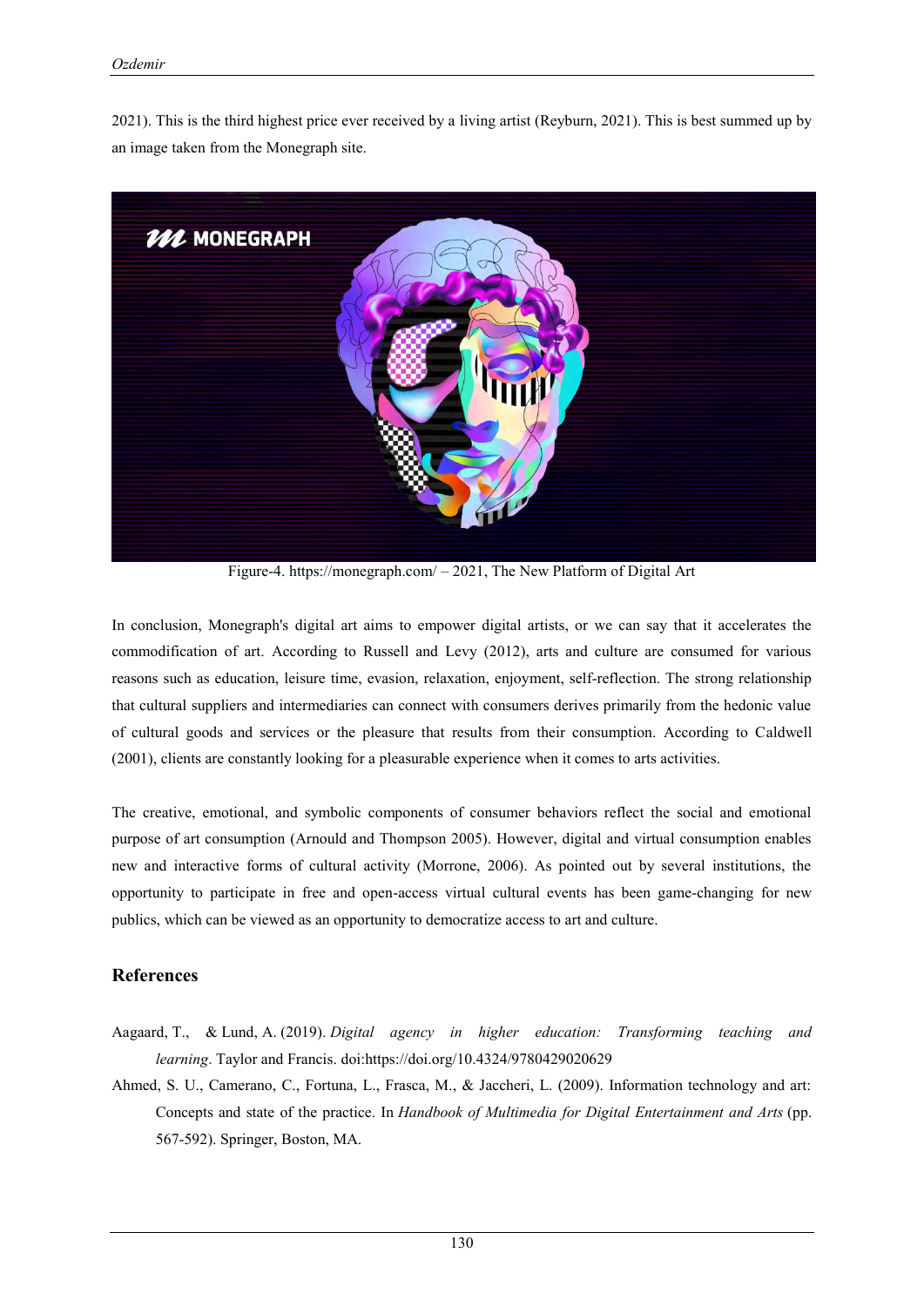- Arnould, E.J., & Thompson, C.J. (2005). Consumer culture theory (CCT): twenty years of research. *J Consum., 31*, 868–882. doi: 10.1086/426626.
- Assmann, J. (2008). Communicative and Cultural Memory. In: Erll A, Nünning A, editors. *Media and Cultural Memory.* Berlin, New York: De Gruyter; 2008. pp. 109–118.
- Avramidis, V. (2012). Damien Hirst and the Commodification of Art. *Damien Hirst and the Commodification of Art*.
- Berger, A., A. (2008). *Seeing is Believing: An Introduction to Visual Communication*. New York, NY: McGraw Hill.
- Botti, S. (2000) What role for marketing in the arts? An analysis of arts consumption and artistic value. *Int J Arts Manag, 2*,14–27.
- Caldwell, M. (2001). Applying general living systems theory to learn consumers" sense making in attending performing arts. *Psychol Mark., 18*, 497–511. doi: 10.1002/mar.1018.
- Candy, L., & Edmonds, E. (2002). Interaction in art and technology. *Crossings: Electronic Journal of Art and Technology*, *2*(1), 1-8.
- Castells, M. (2010). *The information age: Economy, society, and culture. Vol. I: The rise of the network society*, 1st ed., 1996. Chichester: Wiley-Blackwell.
- Castells, M., ed. (2005). *The network society: A cross-cultural perspective*, Northampton, MA: Edward Elgar.
- Chernichaw, A., Vallabhaneni, P. ve Lizaso, S. (2021). The Rise of NFTs Opportunities and Legal Issues (*White & Case,* 20 April 2021) [https://www.whitecase.com/publications/alert/rise-nfts-opportunities-and](https://www.whitecase.com/publications/alert/rise-nfts-opportunities-and-legal-issues)[legal-issues](https://www.whitecase.com/publications/alert/rise-nfts-opportunities-and-legal-issues)
- Colbert, F, St-James, Y. (2014).Research in arts marketing: Evolution and future directions. *Psychol Mark., 31*, 566–575. doi: 10.1002/mar.20718.
- Cole, M., & Derry, J. (2005). We have met technology and it is us. In R. J. D. Sternberg & D. D. Preiss (Eds.), *Intelligence and technology: The impact of tools on the nature and development of human abilities* (pp. 209–227). New Jersey: Lawrence Erlbaum Associates.
- Dean S. (2021). *\$69 million for digital art? [The NFT craze, explained.](https://web.archive.org/web/20210311193732/https:/www.latimes.com/business/technology/story/2021-03-11/nft-explainer-crypto-trading-collectible)* Los Angeles Times.
- Debor, G. (1998). Showing Seeing: A Critique of Visual Culture. Ed.Nicholas Mirzoeff, *The Visual Culture Reader.*. New York, NY: Routelage, 142-144.
- Degand, D. (2019). Stereotypes vs. strategies for digital media artists: the case for culturally relevant media production. *Theory Pract., 58*(4), 368–376. doi: 10.1080/00405841.2019.1626617.
- Deuze, M. (2006). Participation, remediation, bricolage: Considering principal components of a digital culture. *The information society*, *22*(2), 63-75.
- Drucker, J. (2013). Is there a "digital" art history?. *Visual Resources*, *29*(1-2), 5-13.
- Edmonds, E. A., Weakley, A., Candy, L., Fell, M., Knott, R., & Pauletto, S. (2005). The studio as laboratory: Combining creative practice and digital technology research. *International Journal of Human-Computer Studies*, *63*(4-5), 452-481.
- Fuchs, C., & Dyer-Witheford, N. (2013). Karl Marx@ internet studies. *New Media & Society*, *15*(5), 782-796.
- Furmanik-Kowalska, M. (2021) Social media art and/or interactive art? *Exhibitionist: PeeP Stream* by Ye Funa and Bei Ou, World Art, DOI: [10.1080/21500894.2021.1991464](https://doi.org/10.1080/21500894.2021.1991464)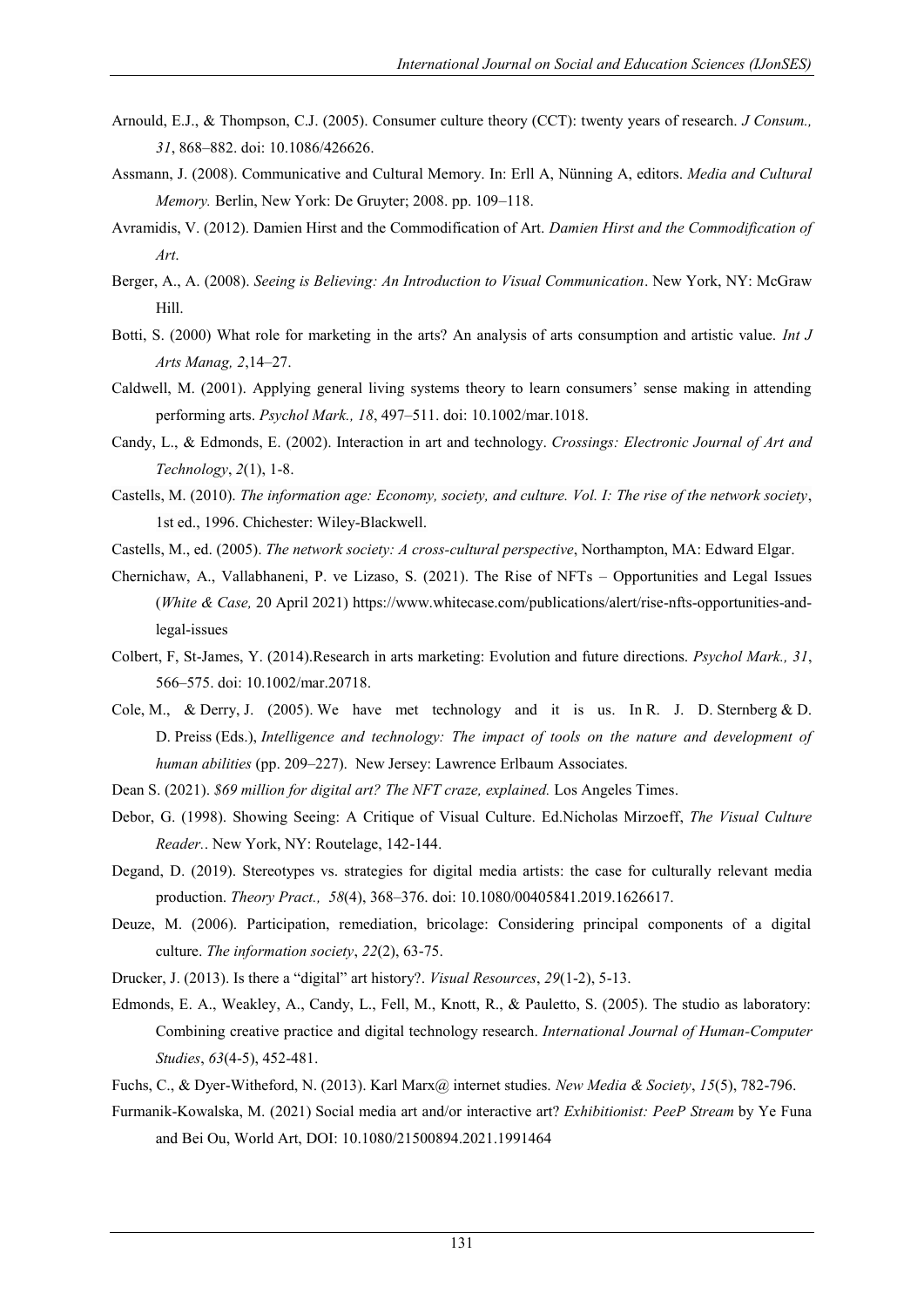- Gong, Y. (2021). Application of virtual reality teaching method and artificial intelligence technology in digital media art creation. *Ecological Informatics*, *63*, 101304.
- Haux, D. H., Dominicé, A. M., & Raspotnig, J. A. (2021). A Cultural Memory of the Digital Age?. *International Journal for the Semiotics of Law-Revue internationale de Sémiotique juridique, 34*(3), 769- 782.
- Heaven, D. (2019). Bitcoin for the biological literature. *Nature*, *566*(7742), 141-143.
- Hewett, T., et al. (1992). *ACM SIGCHI Curricula for Human-Computer Interaction.* New York: Association for Computing Machinery, 1992. https://web.archive.org/web/20210311193732/https://www.latimes.com/business/technology/story/2021- 03-11/nft-explainer-crypto-trading-collectible
- Jasia, R. (1968). *Cybernetic serendipity: The Computer and the Arts.* Studio International. London; New York: Praeger.
- Johnson, K. (2021). *What Is Digital Technology? 25 Best Examples.* Retrieved from <https://honestproscons.com/what-is-digital-technology-25-best-examples/>
- Katz, M (2004). *Capturing Sound: How Technology has Changed Music.* Berkeley: University of California Press.
- Knight, J. (2017). *The Aesthetics of The Artificial – Critical Design's Lost Dominion, The Design Journal, 20*(1), S354-S364, DOI: [10.1080/14606925.2017.1352883](https://doi.org/10.1080/14606925.2017.1352883)
- LeCun, Y., Bengio, Y., & Hinton, G. (2015). Deep learning. *nature*, *521*(7553), 436-444.
- Li, Y. (2020). Art and Technology Exhibition under the Context of Artificial Intelligence. *IFAC-PapersOnLine*, *53*(5), 103-105.
- McConaghy, M., McMullen, G., Parry, G., McConaghy, T., & Holtzman, D. (2017). Visibility and digital art: Blockchain as an ownership layer on the Internet. *Strategic Change*, *26*(5), 461-470.
- Moldoveanu, M., Ioan-Franc, V. (2011) The impact of the economic crisis on culture. Rev Gen Manag 14(2):15–35
- Morris, J. W. (2012). Making music behave: Metadata and the digital music commodity. *New Media & Society*, *14*(5), 850-866.
- Morrone, A. (2006) Guidelines for measuring cultural participation. Available via [https://www.uis.unesco.org/template/pdf/cscl/framework/CUL\\_particip.pdf](http://www.uis.unesco.org/template/pdf/cscl/framework/CUL_particip.pdf)
- Orrghen, A. (2020). Art criticism and the newness of video art: the reception of video art in the Swedish daily press, 1985–1991, *Journal of Aesthetics & Culture,* 12:1, DOI: [10.1080/20004214.2020.1729539](https://doi.org/10.1080/20004214.2020.1729539)
- Orton-Johnson, K., & N. Prior (2013). *Digital sociology—critical perspectives*. London, U.K.: Palgrave Macmillan.
- Pflüger H. (2021). A language to analyze, describe, and explore collections of visual art. Visual computing for industry, biomedicine, and art, 4(1), 5[. https://doi.org/10.1186/s42492-021-00071-3](https://doi.org/10.1186/s42492-021-00071-3)
- Radermecker, A. (2021). Art and culture in the COVID-19 era: for a consumer-oriented approach. *SN Business & Economics*, *1*(1), 4.<https://doi.org/10.1007/s43546-020-00003-y>
- Rentz, p. (2018). [https://www.techwell.com/techwell-insights/2018/12/why-state-art-technology-needs-art-and](https://www.techwell.com/techwell-insights/2018/12/why-state-art-technology-needs-art-and-tech)[tech](https://www.techwell.com/techwell-insights/2018/12/why-state-art-technology-needs-art-and-tech)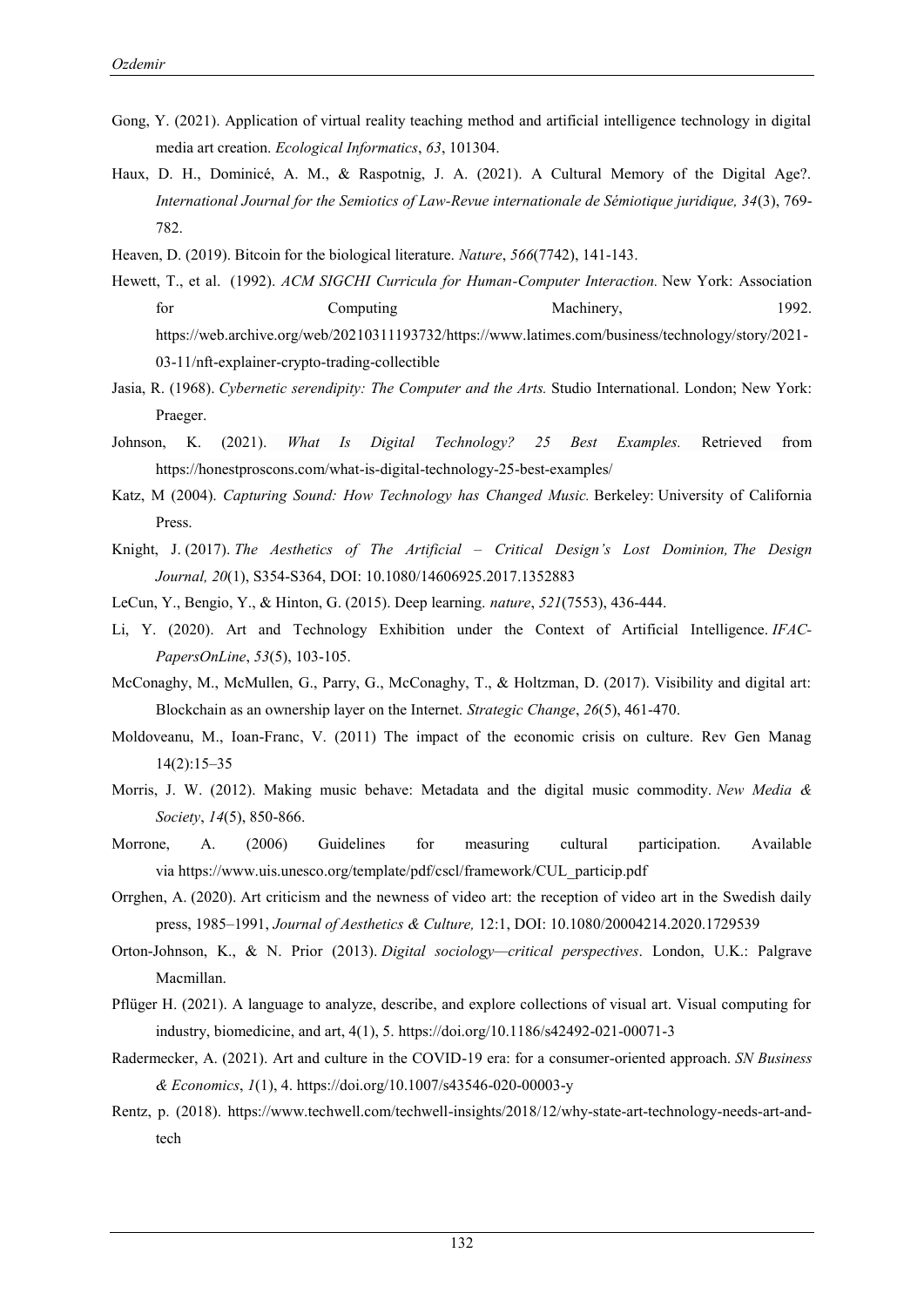- Reyburn, S. (2021). "JPG File Sells for \$69 Million, as "NFT Mania" Gathers Pace" *(The New York Times,* 11 March 2021) [<https://www.nytimes.com/2021/03/11/arts/design/nft-auction-christies-beeple.html>](https://www.nytimes.com/2021/03/11/arts/design/nft-auction-christies-beeple.html)
- Russell, C.F., Levy, S.J. (2012). The temporal and focal dynamics of volitional reconsumption: a phenomenological investigation of repeated hedonic experiences. J Consum. 39, 341–359. doi: 10.1086/662996.
- Säljö, R. (2010). Digital tools and challenges to institutional traditions of learning: Technologies, social memory and the performative nature of learning. *Journal of Computer Assisted Learning*, 26(1), (pp. 53–64).
- Shanken, E. A. (2002). Art in the information age: Technology and conceptual art. *Leonardo*, *35*(4), 433-438.
- Shettar,R.M., Lathiwale, M.S .Z.& Kulhalli, M.(2021). Role of ICT in higher education in selected places during COVID-19.*Journal of Research in Social Sciences and Language*, 1(1),42-54.doi. http://dx.doi.org/10.20375/0000-000D-FF90-1
- Shilo, S., Rossman, H., & Segal, E. (2020). Axes of a revolution: challenges and promises of big data in healthcare. *Nature medicine*, *26*(1), 29-38.
- Silver, D. (2000). "Introducing cyberculture". In *Web studies: Rewiring media studies for the digital age*, Edited by: Gauntlett, David. 19–30. Oxford: Oxford University Press. <http://www.com.washington.edu/rccs/intro.asp>
- Socha, B., & Eber-Schmid, B. (2014). What is new media. *Retrieved from New Media Institute http://www. newmedia. org/what-is-new-media. html*.
- Spielmann, Y. (2012). Perceptual-responsive environments: sense and sensibility in Japanese media artist Seiko Mikami's installations, *Journal of Aesthetics & Culture,* 4:1, DOI: [10.3402/jac.v4i0.18395S](https://doi.org/10.3402/jac.v4i0.18395)ingh, S. (2021).<https://ticktocktech.com/blog/author/shahidsingh/>
- Thaddeus-Johns, J. (2021). "What Are NFTs, Anyway? One Just Sold for \$69 Million" (*The New York Times,* 11 March 2021) <[https://www.nytimes.com/2021/03/11/arts/design/what-is-an-nft.html>](https://www.nytimes.com/2021/03/11/arts/design/what-is-an-nft.html)
- Ting, D. S., Lin, H., Ruamviboonsuk, P., Wong, T. Y., & Sim, D. A. (2020). Artificial intelligence, the internet of things, and virtual clinics: ophthalmology at the digital translation forefront. *The Lancet Digital Health*, *2*(1), e8-e9.
- Trend, D. (2001). *Reading digital culture*. Blackwell Publishers, Inc..
- van der Wal, R., & Arts, K. (2015). Digital conservation: An introduction. *Ambio* 44, 517–521. [https://doi.org/10.1007/s13280-015-0701-5.](https://doi.org/10.1007/s13280-015-0701-5)
- Virilio, P. (1997). *Open sky*, Edited by: Rose, Julie. New York: Verso.
- Wang, J., & Yang, J. (2021). Culture shaping and value realization of digital media art under Internet+. International Journal of System Assurance Engineering and Management, 1–10. Advance online publication.<https://doi.org/10.1007/s13198-021-01463-7>
- Wellman, B (2002). "Little boxes, glocalization, and networked individualism". In *Digital cities II: Computational and sociological approaches*, Edited by: Tanabe, Makoto, Van den Besselaar, Peter and Ishida, Toru. 10–25. New York: Springer.
- Yu, W., & Jiang, T. (2021). Research on the Direction of Innovation and Entrepreneurship Education Reform Within the Digital Media Art Design Major in the Digital Economy. *Frontiers in psychology*, *12*, 719754.<https://doi.org/10.3389/fpsyg.2021.719754>